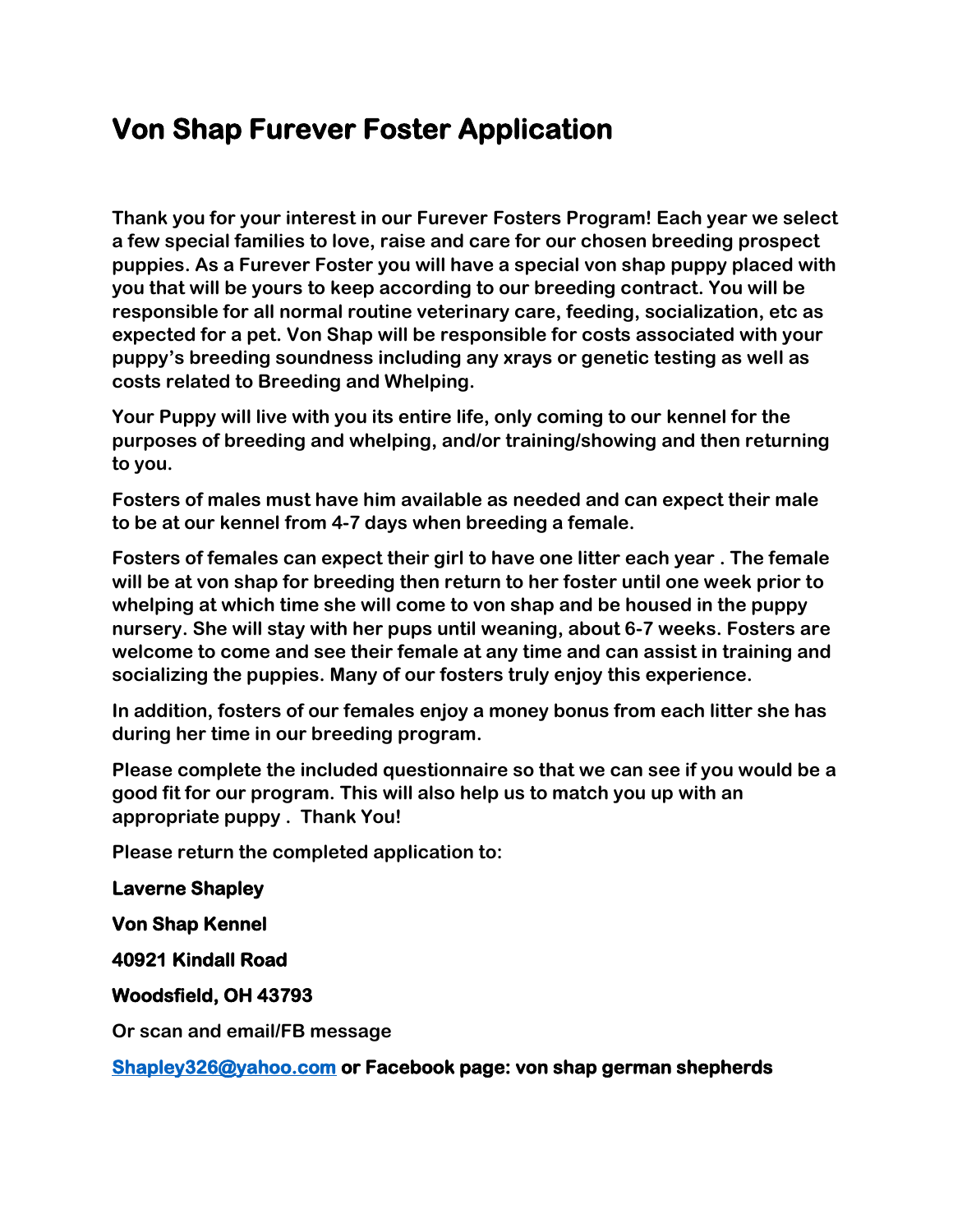## **Von Shap Furever Foster Application**

| <b>Name</b>           |  |
|-----------------------|--|
| <b>Address</b>        |  |
| Ph: (mobile)____      |  |
| <b>Email address:</b> |  |

- **1. What is your experience level with the German Shepherd breed?**
- **2. What pets do you currently have in your home? If dogs please state breed, age, and sex.**
- **3. Do you have children and if so what are their ages?**
- **4. Do you have a fenced in yard? Y or N**
- **5. Are you willing to attend basic training classes with your puppy? (Von shap holds classes each spring and summer for those close enough to attend. Or an appropriate training class near you)**
- **6. Are you interested in showing or obedience competition with your puppy?**